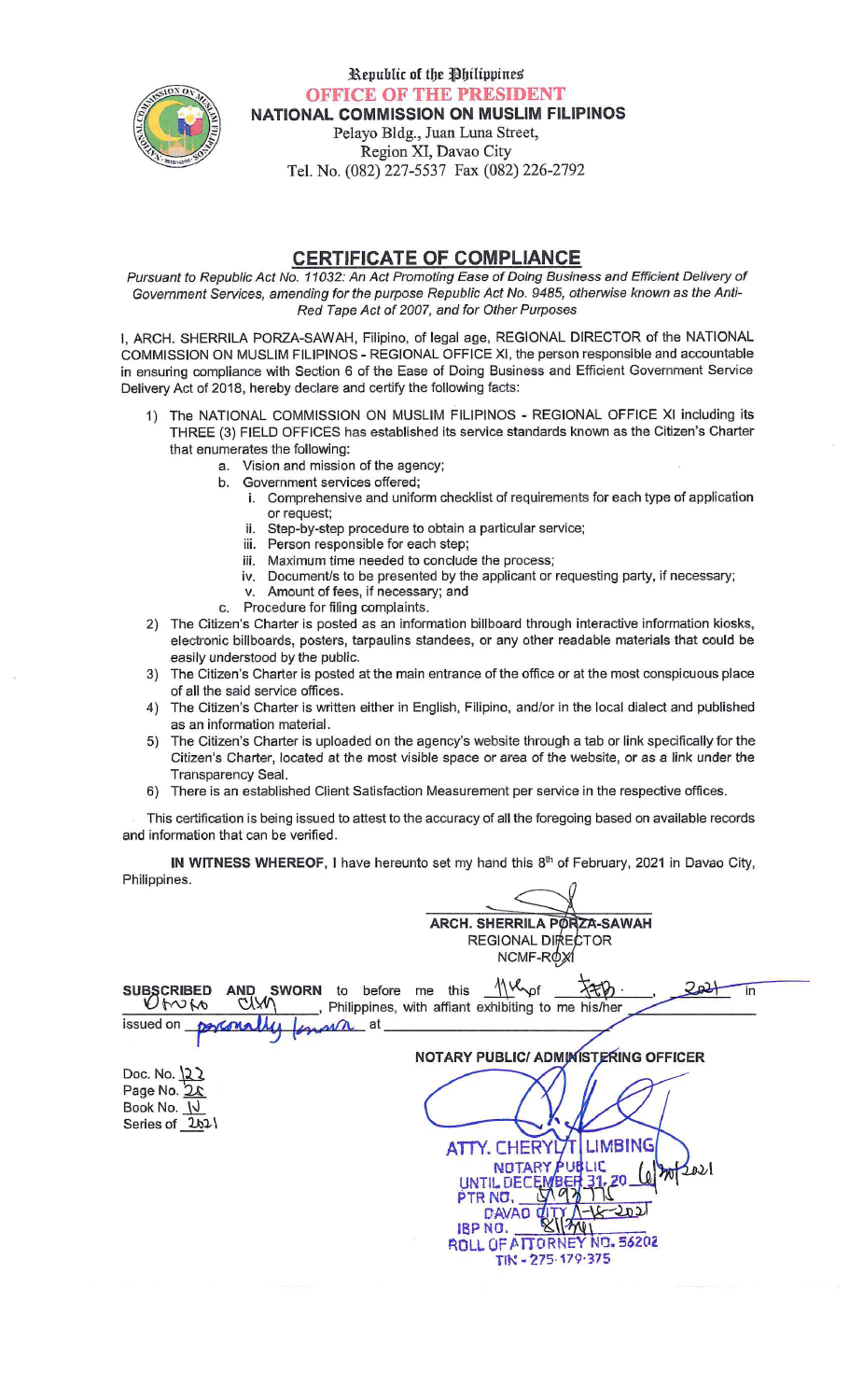

# **NATIONAL COMMISSION ON MUSLIM FILIPINOS Regional Office XI**

CITIZEN'S CHARTER

2020 (1<sup>st</sup> Edition)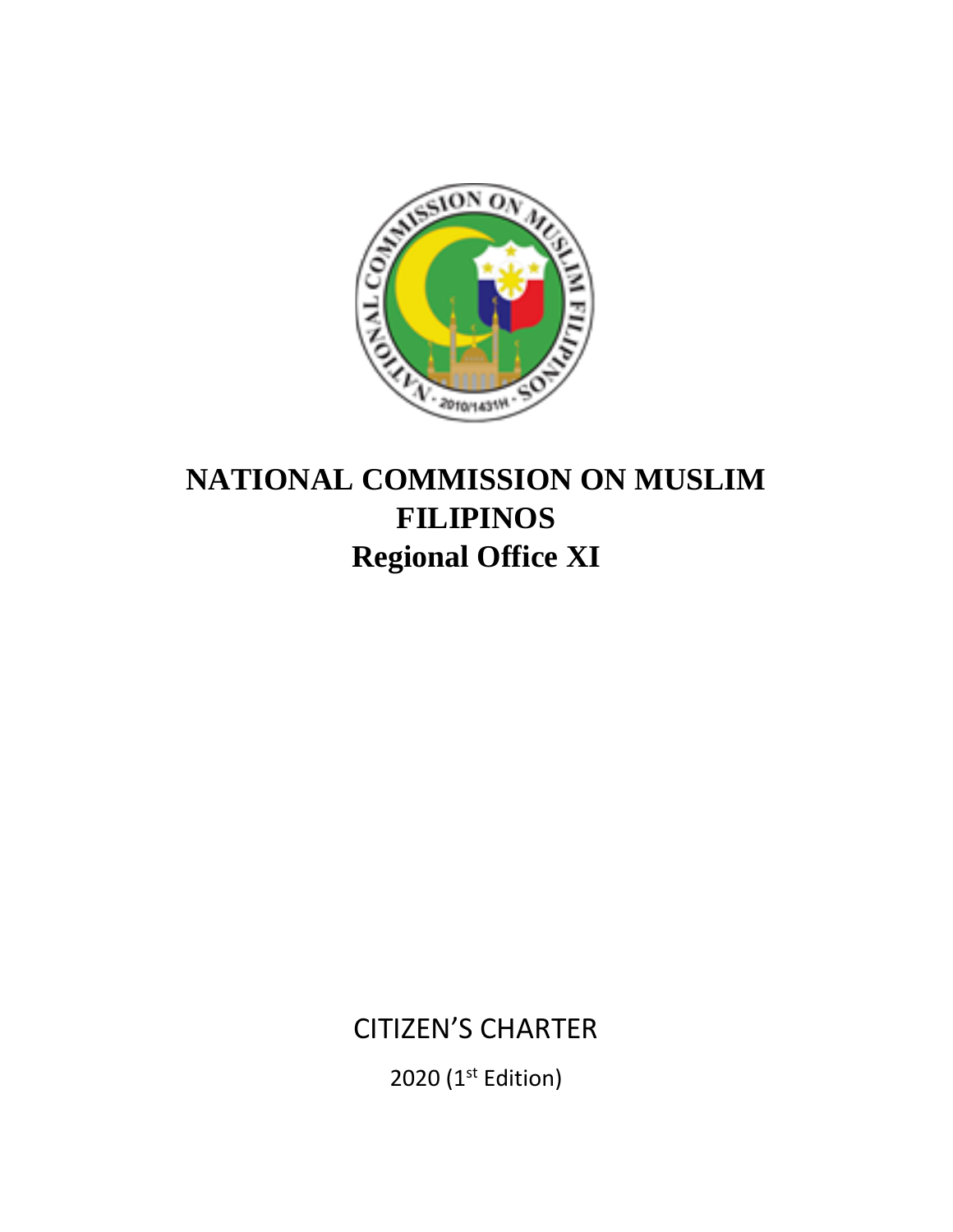

# **NATIONAL COMMISSION ON MUSLIM FILIPINOS Regional Office XI**

## CITIZEN'S CHARTER

2020 (1<sup>st</sup> Edition)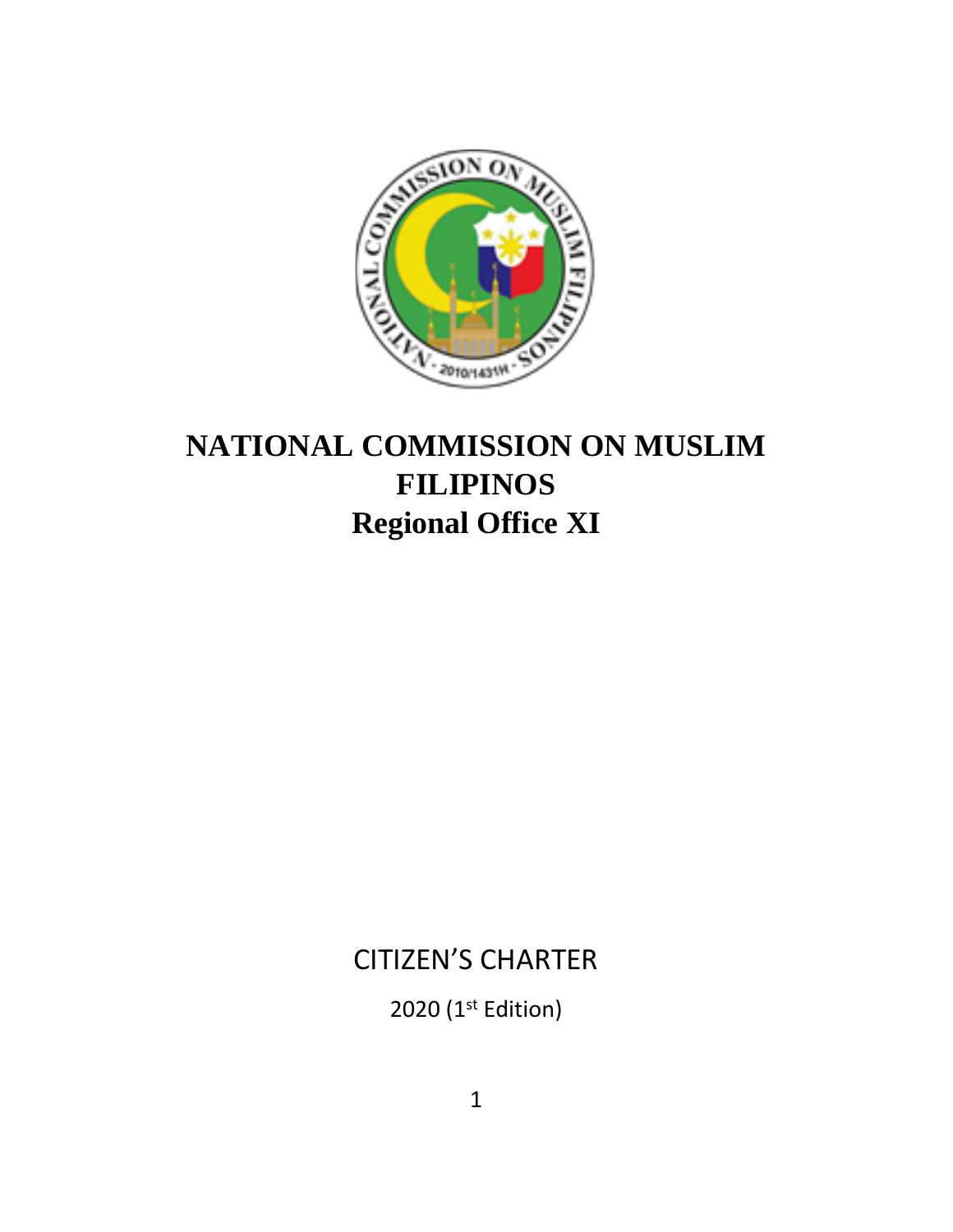

### I. **Mandate:**

To preserve, develop the culture, tradition, institution, and wellbeing of Muslim Filipinos.

### **II. Vision:**

Progressive, caring and peaceful Muslim Filipino Communities living harmoniously with all stakeholders.

### **III. Mission:**

A premier government agency committed and competent to promote the well-being of Muslim Filipinos.

### **IV. Service Pledge:**

The NCMF commits to deliver efficient and effective service to the Muslim Filipino Constituents in the region giving premium to primacy of public service and welfare of the Muslim Filipinos.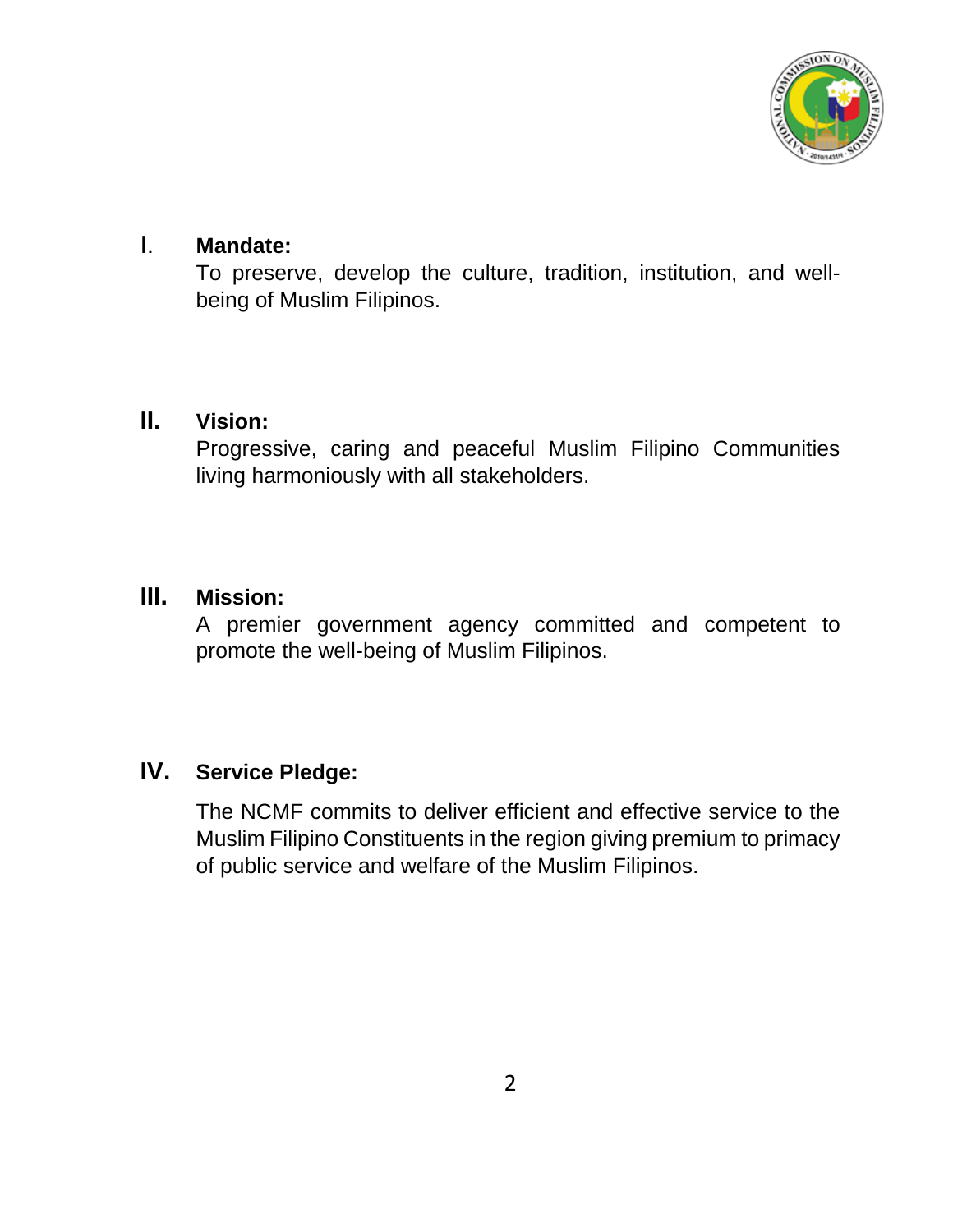

## **LIST OF SERVICES**

| <b>Regional/Field Office</b>                                           | <b>Page Number</b> |
|------------------------------------------------------------------------|--------------------|
| <b>External Services</b>                                               | <b>Page Number</b> |
| #1. Issuance of Certifications (CTM)                                   | 5                  |
| #2. Application/Processing of HAJJ                                     | 6                  |
| #3. Accreditation of Madrasah Center                                   |                    |
| #4 FACILITATING/ ASSIST ON SKILLS TRAINING                             | 8                  |
| #5 PROCESSING OF SOCIO ECONOMICS ASSISSTANCE                           | 9                  |
| #6 Provide Information (Profile of Muslims in Region XI)               | 10                 |
| #7 Provide Information regarding Ancestral rights/ Ancestral domain 11 |                    |
| #8 LEGAL COUNSELLING.                                                  | 12                 |
| #9 REVIEW OF DOCUMENTS.                                                | 13                 |
| #10 HANDLING OF CASES.                                                 | 14                 |

| <b>Internal Services</b>                      | <b>Page Number</b> |  |
|-----------------------------------------------|--------------------|--|
| #1 Certificate of Employment and Compensation | 16                 |  |
| #2 Certificate of Leave Credits               | 17                 |  |
| #3 Service Records                            | 18                 |  |
| #4 Certificate of Clearance/s                 | 19                 |  |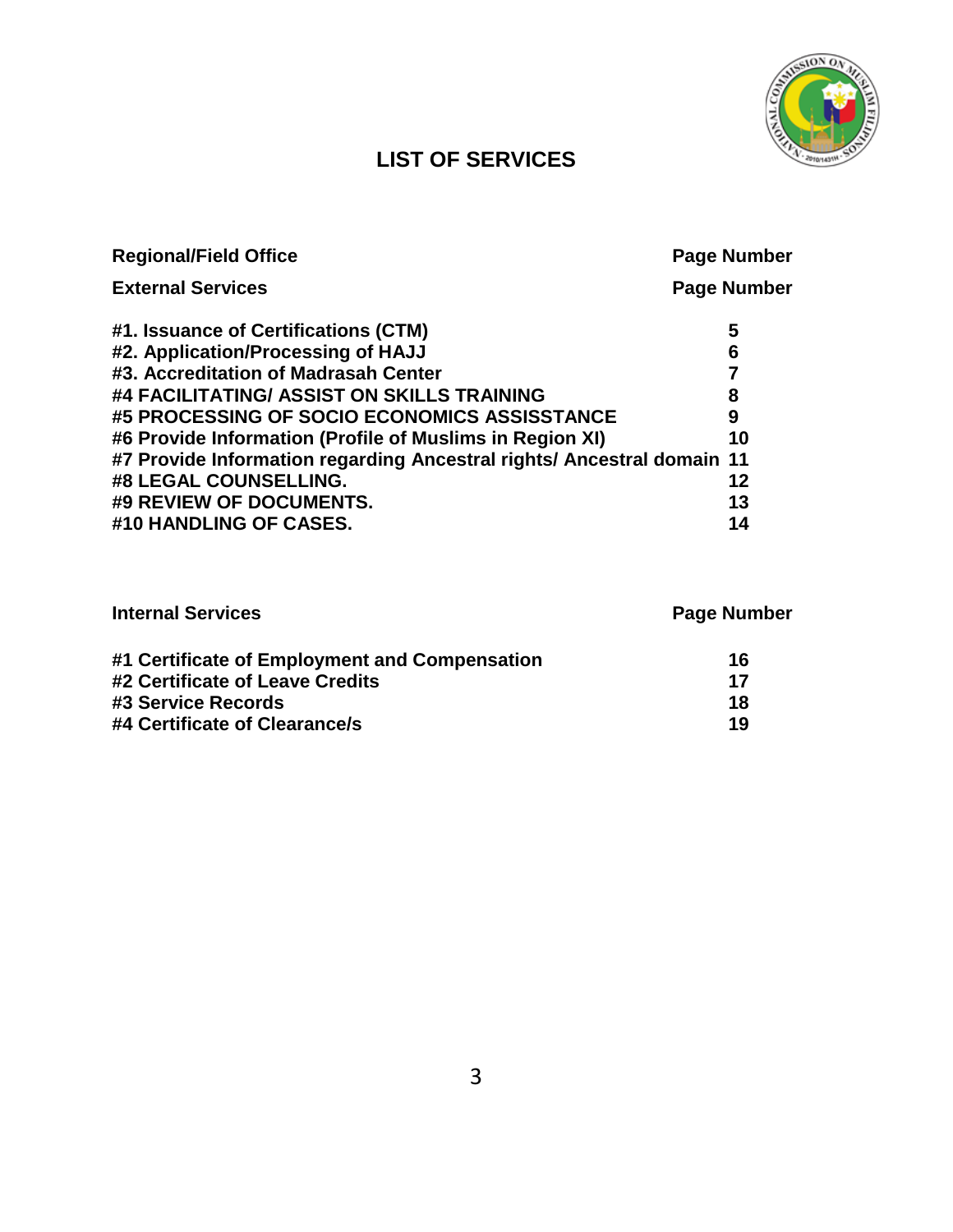

# **REGIONAL OFFICE**

# **EXTERNAL SERVICES**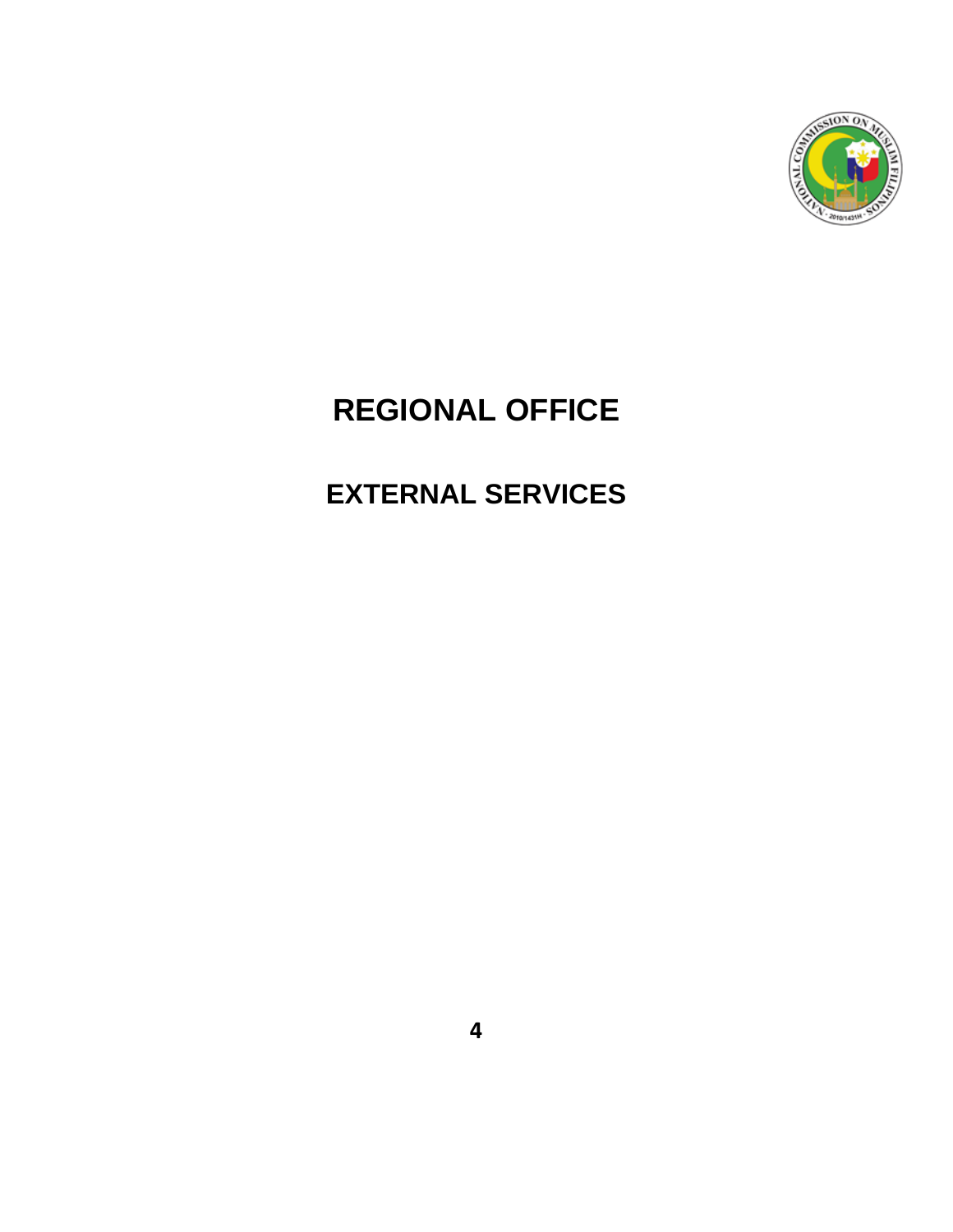

#### **#1. Issuance of Certifications CTM Required by (DFA, PhilHealth, Height Waiver (PNP, BFP, AFP), PRC, Tax Exemption.**

The Certificate of Tribal Membership is issued to the Muslim Filipinos, citizens of Region XI as requirement given by the other government agency for their respective transaction.

| <b>Office or Division:</b>                                                                   | <b>CULTURAL AFFAIRS DIVISION</b>                                                |                                   |                           |
|----------------------------------------------------------------------------------------------|---------------------------------------------------------------------------------|-----------------------------------|---------------------------|
| <b>Classification:</b>                                                                       | <b>SIMPLE</b>                                                                   |                                   |                           |
| <b>Type of Transaction:</b>                                                                  | <b>G2C - GOVERNMENT TO CITIZEN</b>                                              |                                   |                           |
| Who may avail:                                                                               | <b>ALL</b>                                                                      |                                   |                           |
| <b>CHECKLIST OF REQUIREMENTS</b>                                                             |                                                                                 |                                   | <b>WHERE TO SECURE</b>    |
| <b>AUTHENTICATED BIRTH CERTIFICATE</b>                                                       |                                                                                 | <b>PSA</b>                        |                           |
| <b>MARRIAGE CERTIFICATE (IF MARRIED)</b>                                                     |                                                                                 | <b>PSA</b>                        |                           |
| CERTIFICATE OF CONVERSION (BALIK-ISLAM)                                                      |                                                                                 | <b>SHARIAH CENTER</b>             |                           |
| <b>VALID ID</b>                                                                              |                                                                                 |                                   | OTHER GOVERNMENT AGENCY   |
| <b>CLIENT STEPS</b>                                                                          | <b>AGENCY ACTIONS</b>                                                           | <b>PROCESS</b><br><b>ING TIME</b> | <b>PERSON RESPONSIBLE</b> |
| A. FILL UP VISITOR'S<br>LOG BOOK                                                             | <b>GIVE THE LOG</b><br><b>BOOK TO THE</b><br><b>CLIENT</b>                      | 3 MINS.                           | OFFICER OF THE DAY        |
| <b>B. SUBMISSION OF</b><br><b>FORM AND</b><br><b>REQUIREMENTS</b><br><b>FOR VERIFICATION</b> | <b>VERIFY AND</b><br><b>EXAMINE THE</b><br><b>REQUIREMENTS</b><br>OF THE CLIENT | 5 MINS.                           | DMO <sub>2</sub>          |
| C. FILL UP<br><b>APPLICATION</b><br><b>FORM</b>                                              | <b>GIVE THE</b><br><b>APPLICATION</b><br><b>FORM TO THE</b><br><b>CLIENT</b>    | <b>10 MINS.</b>                   | DMO <sub>3</sub>          |
| D. INTERVIEW BY THE<br><b>OFFICER IN-</b><br><b>CHARGE</b>                                   | <b>INTERVIEW THE</b><br><b>CLIENT</b>                                           | <b>20 MINS.</b>                   | CHIEF/CAD                 |
| E. PICTORIAL AND<br>PROCESSING OF<br><b>APPLICATION</b>                                      | <b>TAKE A PICTURE</b><br>TO THE CLIENT<br>FOR THE<br><b>CERTIFICATE</b>         | <b>10 MINS.</b>                   | ADA 4                     |
| F. ISSUANCE OF<br><b>CERTIFICATE</b>                                                         | <b>ISSUE THE</b><br><b>CERTIFICATE TO</b><br>THE CLIENT                         | 5 MINS.                           | DMO <sub>2</sub>          |
|                                                                                              |                                                                                 | 53 MINS                           |                           |

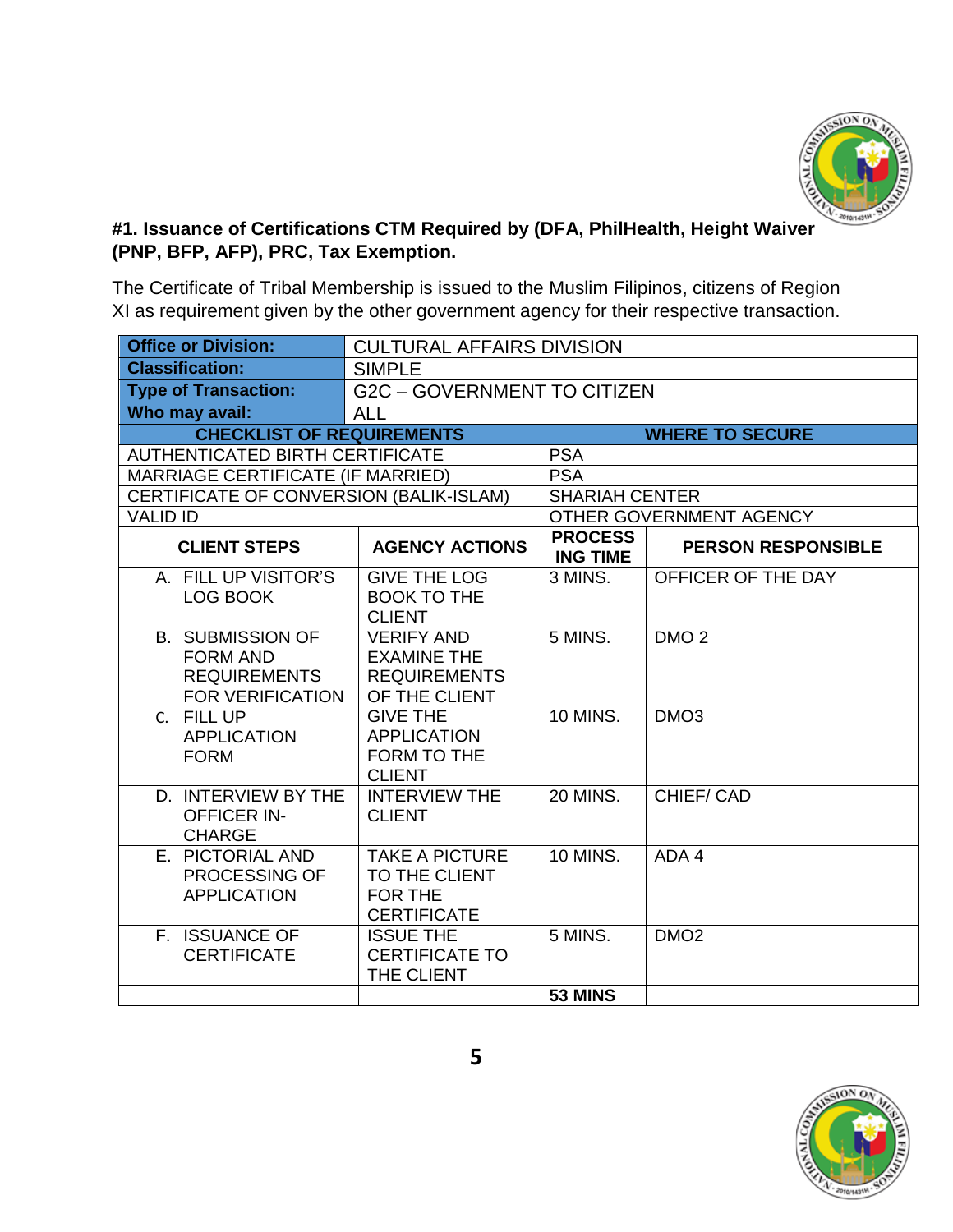#### **#2. Application/Processing of HAJJ**

Processing of Hajj is rendered to the Muslim Filipinos, citizens of Region XI who are willing to go to annual Hajj.

| <b>Office or Division:</b>                                        | <b>CULTURAL AFFAIRS DIVISION</b>         |                |                        |                    |  |
|-------------------------------------------------------------------|------------------------------------------|----------------|------------------------|--------------------|--|
| <b>Classification:</b>                                            | <b>SIMPLE</b>                            |                |                        |                    |  |
| <b>Type of Transaction:</b><br><b>G2C - GOVERNMENT TO CITIZEN</b> |                                          |                |                        |                    |  |
| Who may avail:                                                    | <b>ALL</b>                               |                |                        |                    |  |
| <b>CHECKLIST OF REQUIREMENTS</b>                                  |                                          |                | <b>WHERE TO SECURE</b> |                    |  |
| <b>BIRTH CERTIFICATE</b>                                          |                                          | <b>PSA</b>     |                        |                    |  |
| <b>MARRIAGE CONTRACT</b>                                          |                                          | <b>PSA</b>     |                        |                    |  |
| <b>PASSPORT</b>                                                   |                                          | <b>DFA</b>     |                        |                    |  |
| <b>VALID ID</b>                                                   |                                          |                | ANY GOVERNMENT AGENCY  |                    |  |
| JOINT AFFIDAVIT OF TWO 2 DIS                                      |                                          |                | PRODUCED BY THE CLIENT |                    |  |
| <b>INTERESTED PERSON</b>                                          |                                          |                |                        |                    |  |
| PAYMENT TO TRUST FUND                                             |                                          | <b>BANK</b>    |                        |                    |  |
| <b>CLIENT STEPS</b>                                               | <b>AGENCY</b>                            | <b>FEES TO</b> | <b>PROCESSING</b>      | <b>PERSON</b>      |  |
|                                                                   | <b>ACTIONS</b>                           | <b>BE PAID</b> | <b>TIME</b>            | <b>RESPONSIBLE</b> |  |
| <b>FILL UP VISITORS</b>                                           | <b>GIVE THE LOG</b>                      | <b>NONE</b>    | 5 MINS                 | ADA 4              |  |
| LOG BOOK                                                          | <b>BOOK TO THE</b>                       |                |                        |                    |  |
|                                                                   | <b>CLIENT</b>                            |                |                        |                    |  |
| <b>SUBMIT ALL THE</b>                                             | <b>VERIFY THE</b>                        | <b>NONE</b>    | 5 MINS                 | DMO <sub>2</sub>   |  |
| <b>REQUIREMENTS</b>                                               | <b>REQUIREMENTS</b>                      |                |                        |                    |  |
|                                                                   | OF THE CLIENT                            |                |                        |                    |  |
| FILL UP HAJJ                                                      | <b>GIVE THE HAJJ</b>                     | <b>NONE</b>    | 10 MINS                | DMO <sub>3</sub>   |  |
| <b>APPLICATION FORM</b>                                           | <b>APPLICATION</b>                       |                |                        |                    |  |
|                                                                   | <b>FORM TO THE</b>                       |                |                        |                    |  |
|                                                                   | <b>APPLICANT</b>                         |                |                        |                    |  |
|                                                                   |                                          |                |                        |                    |  |
| <b>PERSONAL</b><br><b>INTERVIEW TO THE</b>                        | <b>INTERVIEW THE</b><br><b>APPLICANT</b> | <b>NONE</b>    | 20 MINS                | CHIEF/CAD          |  |
| <b>APPLICANT</b>                                                  |                                          |                |                        |                    |  |
| PAYMENT TO NCMF                                                   | <b>GIVE THE LOG</b>                      | P 150          | 10 MINS                | <b>CASHIER</b>     |  |
| <b>HAJJ TRUST FUND</b>                                            | <b>BOOK TO THE</b>                       |                |                        |                    |  |
|                                                                   | <b>CLIENT</b>                            |                |                        |                    |  |
|                                                                   |                                          |                |                        |                    |  |
|                                                                   |                                          |                |                        |                    |  |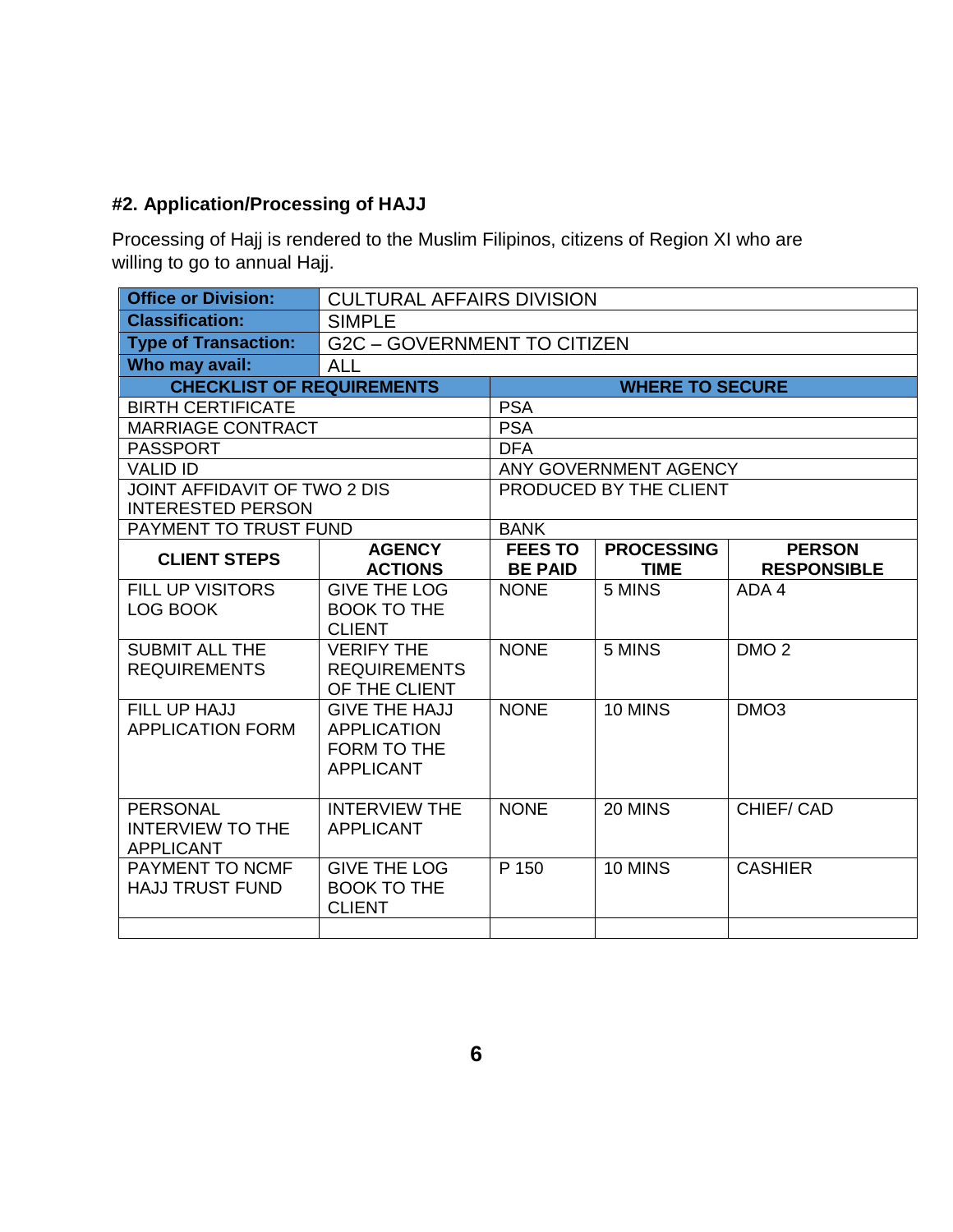

#### **#3. Accreditation of Madrasah Center/Madrasah Cultural Center/Muslim Organization/Community.**

Accreditation of madrasah/centers or Muslim organizations is given to the organizations who wants to be accredited by the NCMF XI.

| <b>Office or Division:</b>                                                  | <b>CULTURAL AFFAIRS DIVISION</b>                                                   |                                  |                                    |
|-----------------------------------------------------------------------------|------------------------------------------------------------------------------------|----------------------------------|------------------------------------|
| <b>Classification:</b>                                                      | <b>COMPLEX</b>                                                                     |                                  |                                    |
| <b>Type of Transaction:</b>                                                 | <b>G2C - GOVERNMENT TO CITIZEN</b>                                                 |                                  |                                    |
| Who may avail:                                                              | <b>ALL</b>                                                                         |                                  |                                    |
| <b>CHECKLIST OF REQUIREMENTS</b>                                            |                                                                                    |                                  | <b>WHERE TO SECURE</b>             |
| <b>REQUEST LETTER</b>                                                       |                                                                                    | PRODUCED BY THE CLIENT           |                                    |
| <b>CERTIFICATION FROM</b>                                                   |                                                                                    | BARANGAY, MUNICIPALITY           |                                    |
| <b>BRGY/MUNICIPALITY</b>                                                    |                                                                                    |                                  |                                    |
| <b>APPLICATION FORM</b>                                                     |                                                                                    | <b>NCMF XI OFFICE</b>            |                                    |
| <b>SEC REGISTRATION</b>                                                     |                                                                                    | <b>SEC</b>                       |                                    |
| <b>PROFILE</b>                                                              |                                                                                    | <b>OWN ORGANIZATION</b>          |                                    |
| <b>CLIENT STEPS</b>                                                         | <b>AGENCY</b><br><b>ACTIONS</b>                                                    | <b>PROCESSING</b><br><b>TIME</b> | <b>PERSON RESPONSIBLE</b>          |
| FILL UP LOG BOOK                                                            | <b>GIVE THE LOG</b><br><b>BOOK TO THE</b><br><b>CLIENT</b>                         | 5 MINS                           | OFFICER OF THE DAY                 |
| <b>SUBMISSION OF ALL</b><br><b>THE</b><br>REQUIREMENTS/DOC<br><b>UMENTS</b> | <b>VERIFY ALL THE</b><br><b>REQUIREMENTS/</b><br><b>DOCUMENTS OF</b><br>THE CLIENT | 10 MINS                          | DMO <sub>2</sub> /DMO <sub>3</sub> |
| <b>FILL UP APPLICATION</b><br><b>FORM</b>                                   | <b>GIVE THE</b><br><b>APPLICATION</b><br><b>FORM</b>                               | 20 MINS                          | ADA 4/ DMO 2                       |
| <b>EVALUATION</b><br>(VISITATION)                                           | <b>EVALUATE THE</b><br><b>APPLICATION</b>                                          | <b>6 WORKING</b><br><b>DAYS</b>  | CHIEF, CAD                         |
| <b>ISSUANCE OF</b><br><b>ACCREDITATION</b>                                  | <b>ISSUE THE</b><br><b>ACCREDITATION</b>                                           | <b>10 MINS.</b>                  | <b>DMO 2/ ADA 4</b>                |
|                                                                             |                                                                                    | 6 DAYS, 45<br><b>MINS</b>        |                                    |

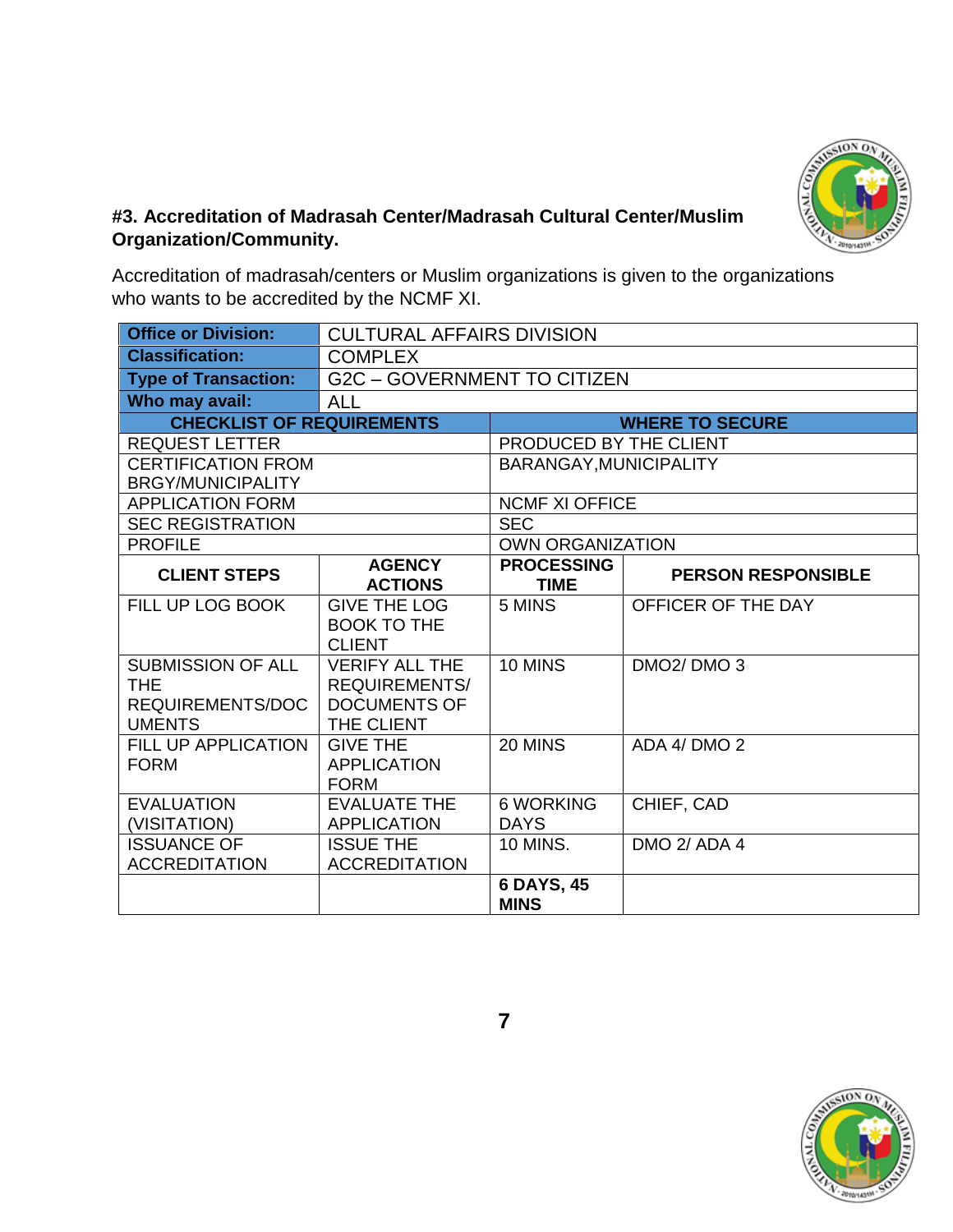#### **#4 FACILITATING/ ASSIST ON SKILLS TRAINING**

Service Information

| <b>Office or Division:</b>                                  | SOCIO ECONOMIC DIVISION                                                       |                                  |                           |  |
|-------------------------------------------------------------|-------------------------------------------------------------------------------|----------------------------------|---------------------------|--|
| <b>Classification:</b>                                      | <b>COMPLEX</b>                                                                |                                  |                           |  |
| <b>Type of Transaction:</b>                                 | <b>G2C - GOVERNMENT TO CITIZEN</b>                                            |                                  |                           |  |
| Who may avail:                                              | <b>ALL</b>                                                                    |                                  |                           |  |
| <b>CHECKLIST OF REQUIREMENTS</b>                            |                                                                               |                                  | <b>WHERE TO SECURE</b>    |  |
| <b>REQUEST LETTER</b>                                       |                                                                               | PRODUCED BY THE CLIENT           |                           |  |
|                                                             |                                                                               |                                  |                           |  |
|                                                             |                                                                               |                                  |                           |  |
| <b>CLIENT STEPS</b>                                         | <b>AGENCY</b><br><b>ACTIONS</b>                                               | <b>PROCESSING</b><br><b>TIME</b> | <b>PERSON RESPONSIBLE</b> |  |
| <b>FILL UP VISITORS</b><br>LOG BOOK                         | <b>GIVE THE LOG</b><br><b>BOOK TO THE</b><br><b>CLIENT</b>                    | 3 MINS                           | <b>OFFICER IN CHARGE</b>  |  |
| <b>INTERVIEW BY THE</b><br><b>IN CHARGE</b>                 | <b>INTERVIEW THE</b><br><b>CLIENT</b>                                         | 10 MINS                          | DMO <sub>2</sub>          |  |
| <b>EVALUATION OF</b><br><b>ASSISTANCE</b><br><b>NEEDED</b>  | <b>EVALUATE THE</b><br><b>CLIENT ON THEIR</b><br><b>NEEDS</b>                 | 4 WORKING<br><b>DAYS</b>         | <b>CHIEF/SED</b>          |  |
| <b>APPROPRIATE</b><br><b>ACTION OF</b><br><b>ASSISTANCE</b> | TAKE ACTION TO<br><b>ASSIST THE</b><br><b>CLIENT ON THEIR</b><br><b>NEEDS</b> | 10 MINS                          | <b>CHIEF/SED</b>          |  |
|                                                             |                                                                               | 4 DAYS, 23<br><b>MINS</b>        |                           |  |

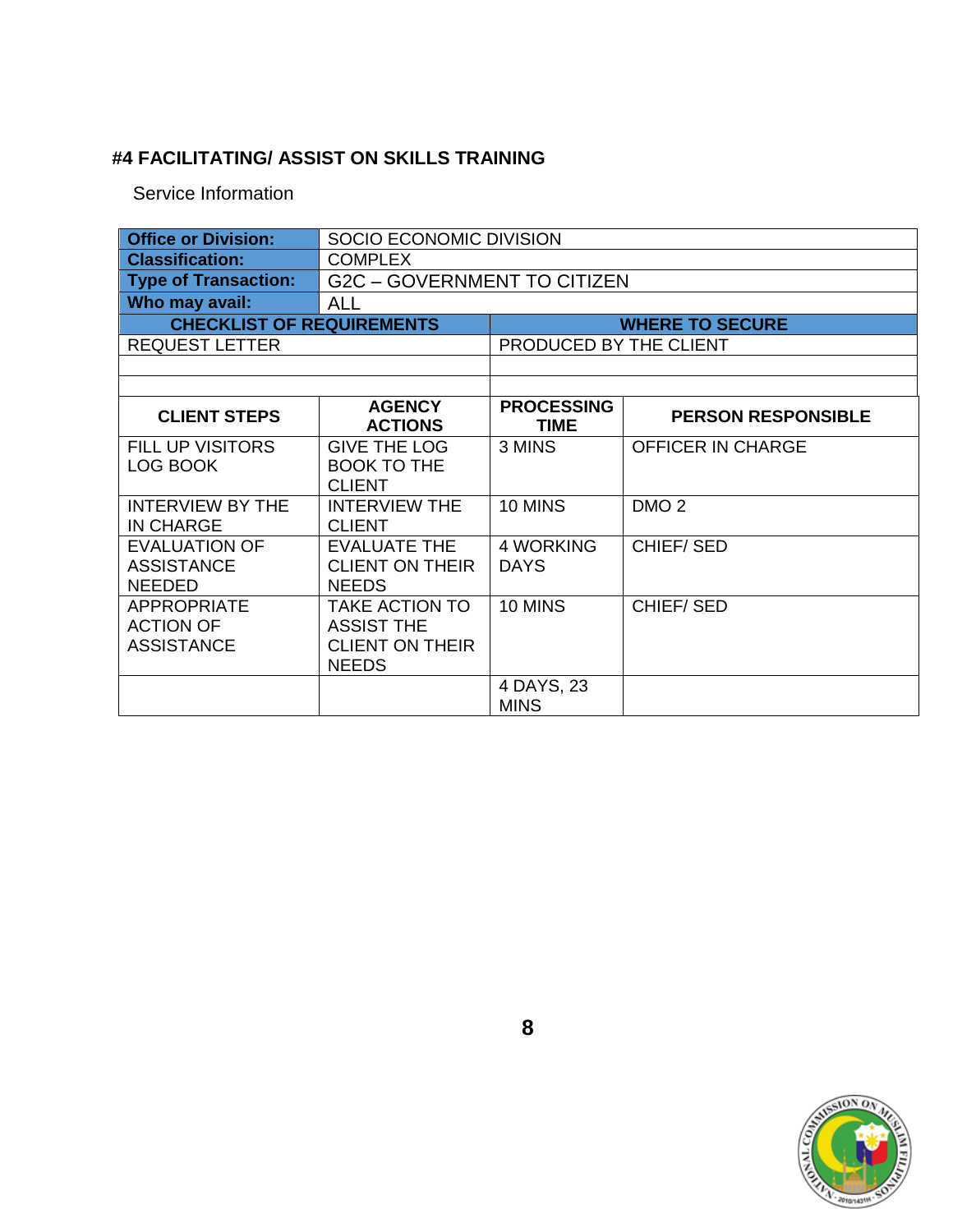#### **#5 PROCESSING OF SOCIO ECONOMICS ASSISSTANCE AND PROMOTION OF HALAL INDUSTRY**

Service Information

| <b>Office or Division:</b>                                  | SOCIO ECONOMIC DIVISION                                                              |                                  |                           |  |
|-------------------------------------------------------------|--------------------------------------------------------------------------------------|----------------------------------|---------------------------|--|
| <b>Classification:</b>                                      | <b>COMPLEX</b>                                                                       |                                  |                           |  |
| <b>Type of Transaction:</b>                                 | <b>G2C - GOVERNMENT TO CITIZEN</b>                                                   |                                  |                           |  |
| Who may avail:                                              | <b>ALL</b>                                                                           |                                  |                           |  |
| <b>CHECKLIST OF REQUIREMENTS</b>                            |                                                                                      |                                  | <b>WHERE TO SECURE</b>    |  |
| <b>REQUEST LETTER</b>                                       |                                                                                      | PRODUCED BY THE CLIENT           |                           |  |
|                                                             |                                                                                      |                                  |                           |  |
|                                                             |                                                                                      |                                  |                           |  |
| <b>CLIENT STEPS</b>                                         | <b>AGENCY</b><br><b>ACTIONS</b>                                                      | <b>PROCESSING</b><br><b>TIME</b> | <b>PERSON RESPONSIBLE</b> |  |
| <b>FILL UP VISITORS</b><br>LOG BOOK                         | <b>GIVE THE LOG</b><br><b>BOOK TO THE</b><br><b>CLIENT</b>                           | 3 MINS                           | <b>OFFICER IN CHARGE</b>  |  |
| <b>INTERVIEW BY THE</b><br><b>IN CHARGE</b>                 | <b>INTERVIEW THE</b><br><b>CLIENT</b>                                                | 10 MINS                          | DMO <sub>2</sub>          |  |
| <b>EVALUATION OF</b><br><b>ASSISTANCE</b><br><b>NEEDED</b>  | <b>EVALUATE THE</b><br><b>CLIENT ON THEIR</b><br><b>NEEDS</b>                        | <b>4 WORKING</b><br><b>DAYS</b>  | <b>CHIEF/SED</b>          |  |
| <b>APPROPRIATE</b><br><b>ACTION OF</b><br><b>ASSISTANCE</b> | <b>TAKE ACTION TO</b><br><b>ASSIST THE</b><br><b>CLIENT ON THEIR</b><br><b>NEEDS</b> | 10 MINS                          | <b>CHIEF/SED</b>          |  |
|                                                             |                                                                                      | 4 DAYS, 23<br><b>MINS</b>        |                           |  |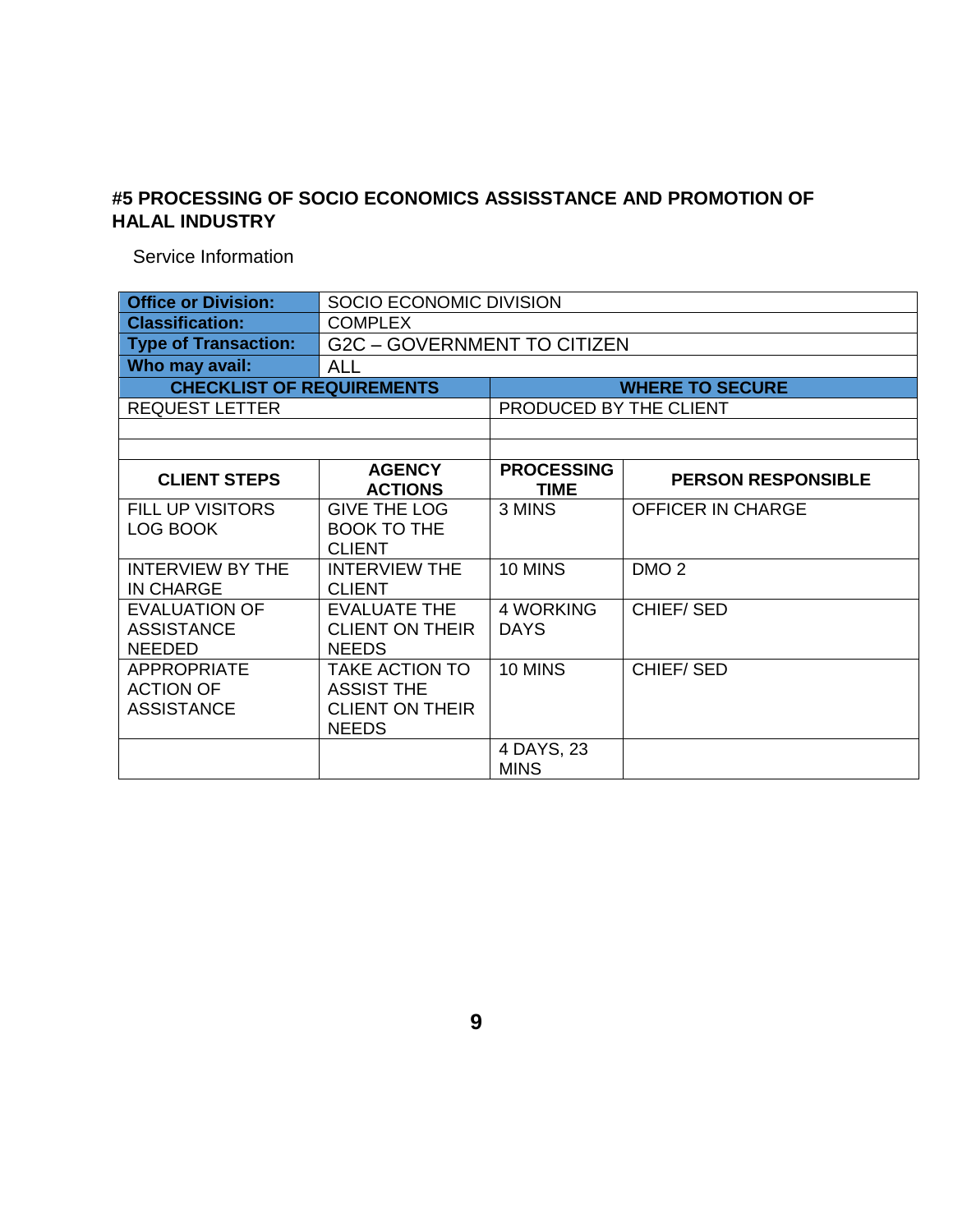

### **#6 Provide Information (Profile of Muslims in Region XI)**

Providing information about Muslim Filipinos profile and population in region XI.

| <b>Office or Division:</b>                                                      | MUSLIM SETTLEMENT DIVISION                                        |                                  |                           |  |
|---------------------------------------------------------------------------------|-------------------------------------------------------------------|----------------------------------|---------------------------|--|
| <b>Classification:</b>                                                          | <b>COMPLEX</b>                                                    |                                  |                           |  |
| <b>Type of Transaction:</b>                                                     | G2C – GOVERNMENT TO CITIZEN                                       |                                  |                           |  |
| Who may avail:                                                                  | All                                                               |                                  |                           |  |
| <b>CHECKLIST OF REQUIREMENTS</b>                                                |                                                                   |                                  | <b>WHERE TO SECURE</b>    |  |
| <b>REQUEST LETTER</b>                                                           |                                                                   | PRODUCED BY THE CLIENT           |                           |  |
|                                                                                 |                                                                   |                                  |                           |  |
|                                                                                 |                                                                   |                                  |                           |  |
| <b>CLIENT STEPS</b>                                                             | <b>AGENCY</b><br><b>ACTIONS</b>                                   | <b>PROCESSING</b><br><b>TIME</b> | <b>PERSON RESPONSIBLE</b> |  |
| <b>FILL UP VISITORS</b><br>LOG BOOK                                             | <b>GIVE THE LOG</b><br><b>BOOK TO THE</b><br><b>CLIENT</b>        | 3 MINS                           | DMO <sub>2</sub>          |  |
| <b>SUBMIT THE</b><br><b>REQUEST LETTER</b>                                      | <b>PREPARE THE</b><br><b>REQUESTED</b><br><b>DOCUMENT</b>         | 5 WORKING<br><b>DAYS</b>         | <b>DMO/CHIEF MSD</b>      |  |
| <b>ISSUANCE OF THE</b><br><b>REQUESTED</b><br>DOCUMENTS TO THE<br><b>CLIENT</b> | <b>GIVE THE</b><br><b>REQUESTED</b><br>DOCUMENTS TO<br>THE CLIENT | 10 MINS                          | DMO <sub>2</sub>          |  |

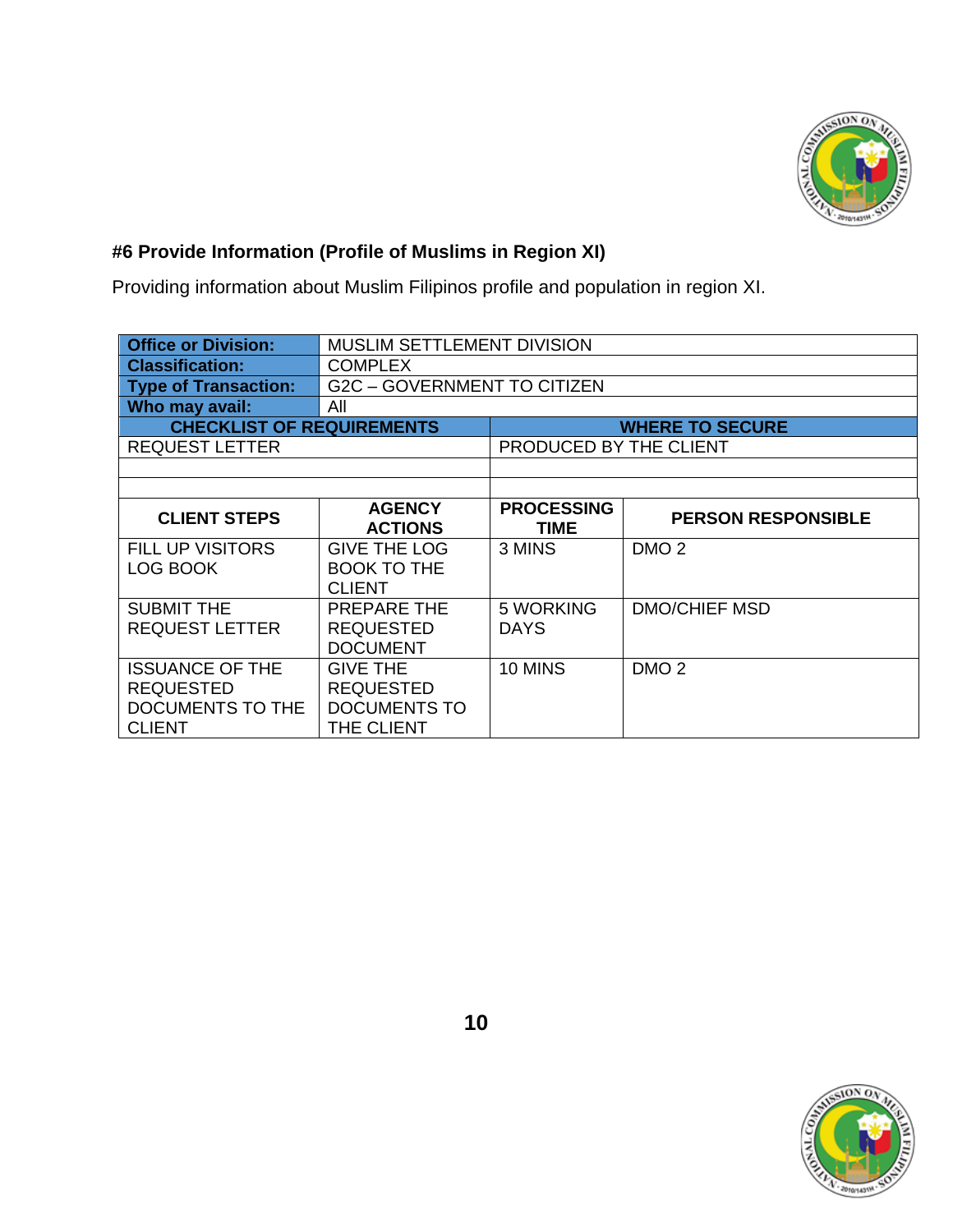#### **#7 Provide Information regarding Ancestral rights/ Ancestral domain**

Providing information regarding Ancestral rights/ Ancestral domain of Muslim Filipinos in region XI.

| <b>Office or Division:</b>                                                      | <b>MUSLIM SETTLEMENT DIVISION</b>                                 |                                  |                           |  |
|---------------------------------------------------------------------------------|-------------------------------------------------------------------|----------------------------------|---------------------------|--|
| <b>Classification:</b>                                                          | <b>COMPLEX</b>                                                    |                                  |                           |  |
| <b>Type of Transaction:</b>                                                     | <b>G2C - GOVERNMENT TO CITIZEN</b>                                |                                  |                           |  |
| Who may avail:                                                                  | All                                                               |                                  |                           |  |
| <b>CHECKLIST OF REQUIREMENTS</b>                                                |                                                                   |                                  | <b>WHERE TO SECURE</b>    |  |
| <b>REQUEST LETTER</b>                                                           |                                                                   | PRODUCED BY THE CLIENT           |                           |  |
|                                                                                 |                                                                   |                                  |                           |  |
|                                                                                 |                                                                   |                                  |                           |  |
| <b>CLIENT STEPS</b>                                                             | <b>AGENCY</b><br><b>ACTIONS</b>                                   | <b>PROCESSING</b><br><b>TIME</b> | <b>PERSON RESPONSIBLE</b> |  |
| <b>FILL UP VISITORS</b><br>LOG BOOK                                             | <b>GIVE THE LOG</b><br><b>BOOK TO THE</b><br><b>CLIENT</b>        | 3 MINS                           | DMO <sub>2</sub>          |  |
| <b>SUBMIT THE</b><br><b>REQUEST LETTER</b>                                      | PREPARE THE<br><b>REQUESTED</b><br><b>DOCUMENT</b>                | 5 WORKING<br><b>DAYS</b>         | <b>DMO/CHIEF MSD</b>      |  |
| <b>ISSUANCE OF THE</b><br><b>REQUESTED</b><br>DOCUMENTS TO THE<br><b>CLIENT</b> | <b>GIVE THE</b><br><b>REQUESTED</b><br>DOCUMENTS TO<br>THE CLIENT | 10 MINS                          | DMO <sub>2</sub>          |  |

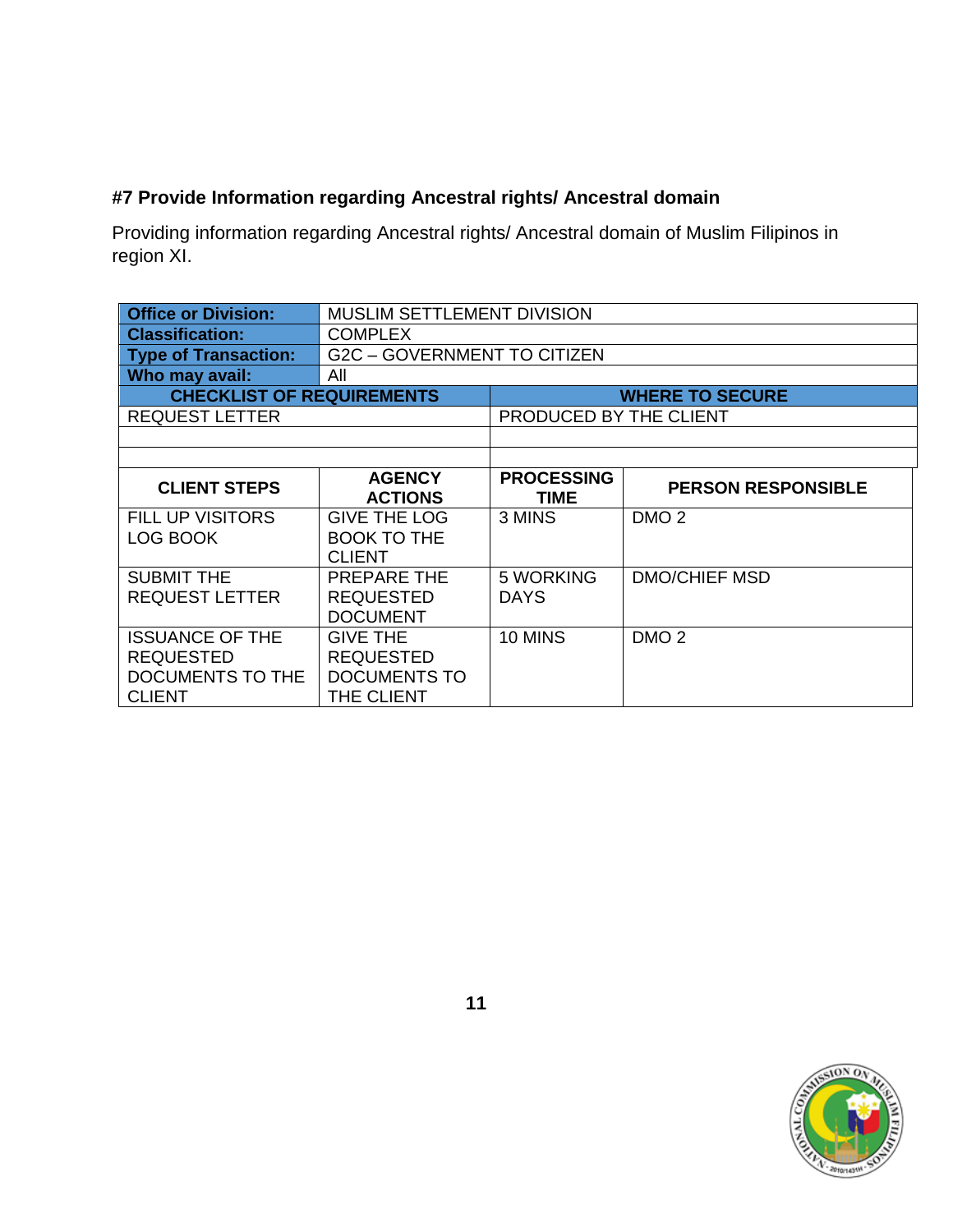#### **#8. LEGAL COUNSELLING.**

Legal counselling is rendered to MF citizens in Region XI who needs advice pertaining to legal issues and transactions.

| <b>Office or Division:</b>                      | <b>Legal Affairs Division</b>                   |                          |                                      |  |
|-------------------------------------------------|-------------------------------------------------|--------------------------|--------------------------------------|--|
| <b>Classification:</b>                          | Simple                                          |                          |                                      |  |
| <b>Type of Transaction:</b>                     | G2C-Government to Muslim Filipinos in Region XI |                          |                                      |  |
| Who may avail:                                  | All Muslim Filipinos in Region XI               |                          |                                      |  |
| <b>CHECKLIST OF REQUIREMENTS</b>                |                                                 |                          | <b>WHERE TO SECURE</b>               |  |
| Barangay Certificate as proof that client is MF |                                                 |                          | Barangay or Certification of Imam    |  |
| residing in Region XI                           |                                                 |                          |                                      |  |
|                                                 |                                                 |                          |                                      |  |
|                                                 | <b>AGENCY</b>                                   | <b>PROCESSING</b>        |                                      |  |
| <b>CLIENT STEPS</b>                             | <b>ACTIONS</b>                                  | <b>TIME</b>              | <b>PERSON RESPONSIBLE</b>            |  |
| A. Interview of the<br>client and               | <b>REFER TO THE</b><br><b>DIVISION</b>          | 5 Minutes                | Officer of the Day at the Front Desk |  |
| referral to the                                 | <b>CONCERNED</b>                                |                          |                                      |  |
| <b>Division</b>                                 |                                                 |                          |                                      |  |
| B. Assessment of                                | Check if complete                               | 30 Minutes               | LAD Secretary/ADA4                   |  |
| the documents                                   | or incomplete                                   |                          |                                      |  |
| C. Interview of the                             | Provide written                                 | 1 Hour                   | ATTY <sub>.3</sub>                   |  |
| MD client and                                   | assessment which                                |                          |                                      |  |
| initial<br>assessment of                        | should be submitted<br>to the LAD Chief for     |                          |                                      |  |
| the issues and                                  | proper review and                               |                          |                                      |  |
| the pertinent                                   | assessment.                                     |                          |                                      |  |
| laws applicable                                 |                                                 |                          |                                      |  |
| D. Render advise                                | Render advice.                                  | 2 days                   | Chief, LAD                           |  |
| verbally or in                                  |                                                 |                          |                                      |  |
| writing                                         |                                                 |                          |                                      |  |
|                                                 |                                                 | 2 days, 1 Hour           |                                      |  |
|                                                 |                                                 | and 35<br><b>Minutes</b> |                                      |  |
|                                                 |                                                 |                          |                                      |  |

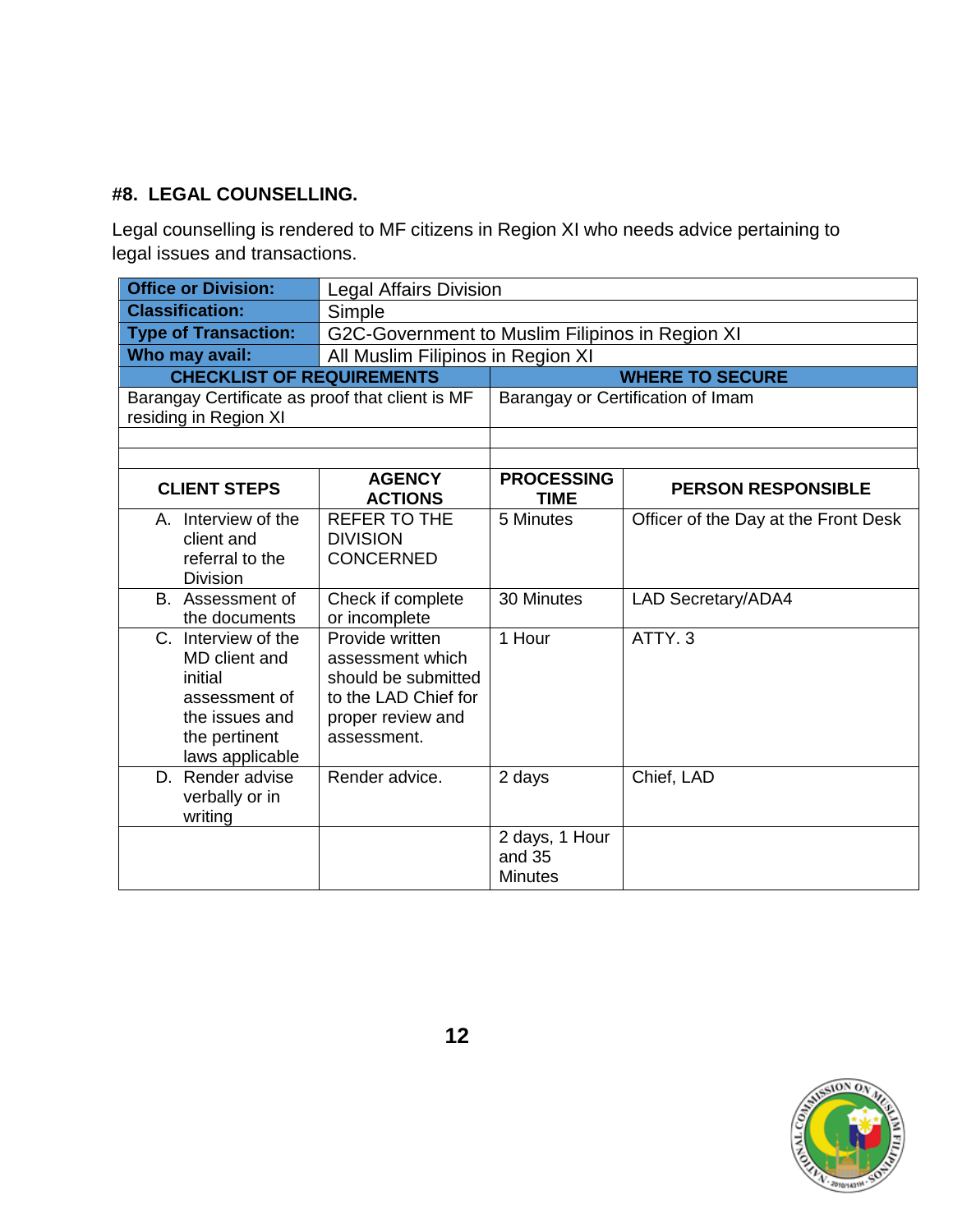#### **#9. REVIEW OF DOCUMENTS.**

Review of documents is rendered to MF citizens in Region XI who needs advice pertaining to legal issues and transactions arising from their contracts with fellow individual, corporations or the government.

| <b>Office or Division:</b>                                                                                             | <b>Legal Affairs Division</b>                                                                                                                                     |                                  |                                         |  |
|------------------------------------------------------------------------------------------------------------------------|-------------------------------------------------------------------------------------------------------------------------------------------------------------------|----------------------------------|-----------------------------------------|--|
| <b>Classification:</b>                                                                                                 | Complex                                                                                                                                                           |                                  |                                         |  |
| <b>Type of Transaction:</b>                                                                                            | G2C-Government to Muslim Filipinos in Region XI                                                                                                                   |                                  |                                         |  |
| Who may avail:                                                                                                         | All Muslim Filipinos in Region XI                                                                                                                                 |                                  |                                         |  |
| <b>CHECKLIST OF REQUIREMENTS</b>                                                                                       |                                                                                                                                                                   |                                  | <b>WHERE TO SECURE</b>                  |  |
| A photocopy of the contract and such other<br>relevant documents pertaining to the<br>transaction.                     |                                                                                                                                                                   | From the parties to a contract.  |                                         |  |
|                                                                                                                        |                                                                                                                                                                   |                                  |                                         |  |
| <b>CLIENT STEPS</b>                                                                                                    | <b>AGENCY</b><br><b>ACTIONS</b>                                                                                                                                   | <b>PROCESSING</b><br><b>TIME</b> | <b>PERSON RESPONSIBLE</b>               |  |
| A. Interview of the<br>client and<br>referral to the<br><b>Division</b>                                                | <b>REFER TO THE</b><br><b>DIVISION</b><br><b>CONCERNED</b>                                                                                                        | 5 Minutes                        | Officer of the Day at the Front<br>Desk |  |
| B. Assessment of<br>the documents                                                                                      | Check if complete<br>or incomplete                                                                                                                                | 30 Minutes                       | LAD Secretary/ADA4                      |  |
| C. Interview of the<br>MD client and<br>initial<br>assessment of<br>the issues and<br>the pertinent<br>laws applicable | Review contents of<br>the documents and<br>provide written<br>assessment which<br>should be submitted<br>to the LAD Chief for<br>proper review and<br>assessment. | 1 Day                            | ATTY. 3                                 |  |
| D. Render advise<br>verbally or in<br>writing                                                                          | Render assessment<br>or advise to the MF<br>client pertaining to<br>the legalities and<br>implications under<br>the contracts sought<br>for review.               | 5 days                           | Chief, LAD                              |  |
|                                                                                                                        |                                                                                                                                                                   | 6 days, and<br>35 Minutes        |                                         |  |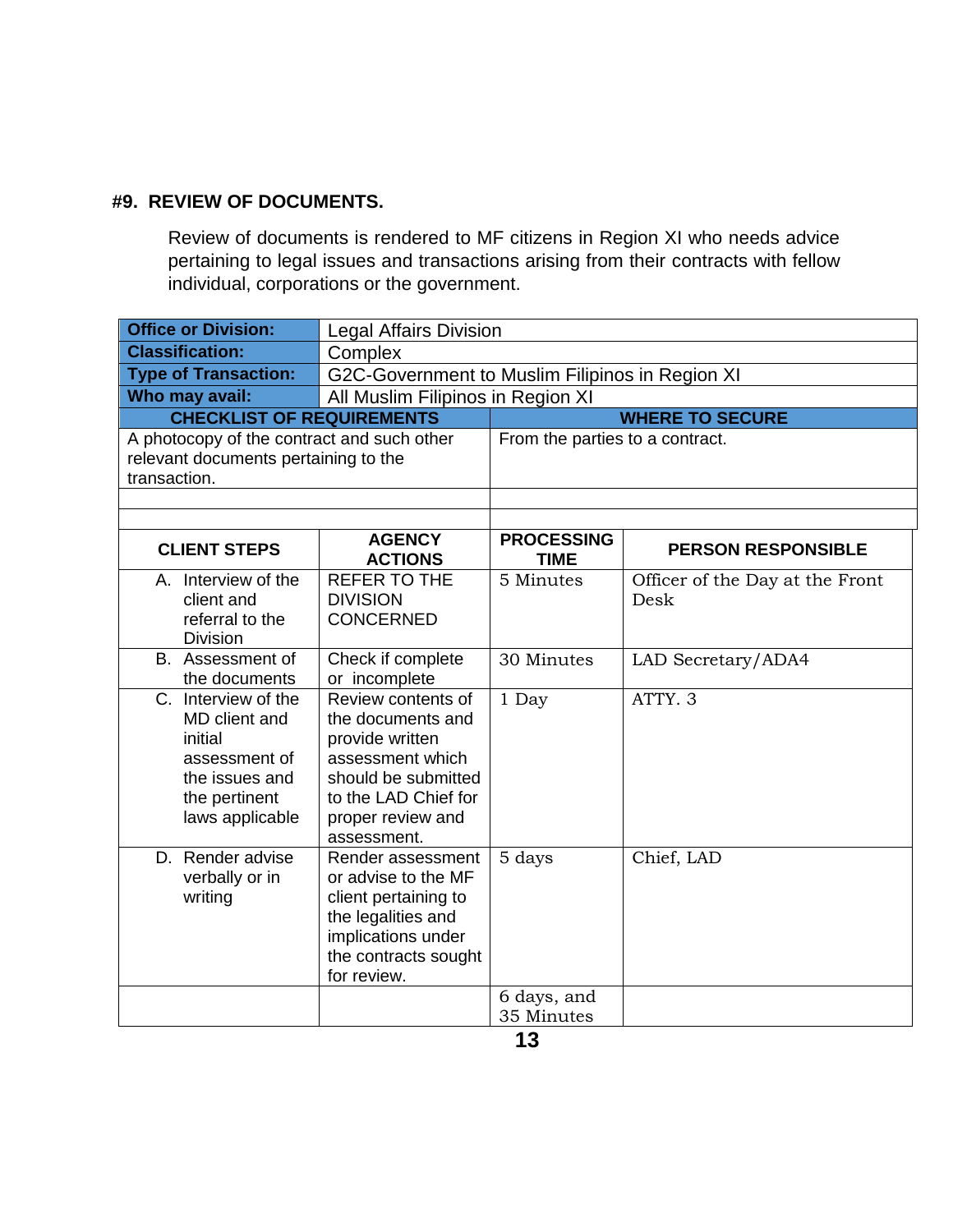

#### **#10. HANDLING OF CASES.**

Handling of cases is rendered to Indigent MF citizens in Region XI where the issues involved matters affecting the welfare of MF citizens in the region in general and those which only the Commission has expertise in properly shedding light to the issues therein.

| <b>Office or Division:</b>                                                                                             | <b>Legal Affairs Division</b>                                                                                                                                                                                              |                                  |                                      |
|------------------------------------------------------------------------------------------------------------------------|----------------------------------------------------------------------------------------------------------------------------------------------------------------------------------------------------------------------------|----------------------------------|--------------------------------------|
| <b>Classification:</b>                                                                                                 | Technical. The duration of litigation is dependent upon the calendar of<br>the courts.                                                                                                                                     |                                  |                                      |
| <b>Type of Transaction:</b>                                                                                            | G2C-Government to Muslim Filipinos in Region XI                                                                                                                                                                            |                                  |                                      |
| Who may avail:                                                                                                         | All Muslim Filipinos in Region XI who are qualified for the service as                                                                                                                                                     |                                  |                                      |
|                                                                                                                        | set forth above.                                                                                                                                                                                                           |                                  |                                      |
| <b>CHECKLIST OF REQUIREMENTS</b>                                                                                       |                                                                                                                                                                                                                            |                                  | <b>WHERE TO SECURE</b>               |
| Certificate of Indigency                                                                                               |                                                                                                                                                                                                                            | <b>DSWD</b>                      |                                      |
| Complete case file/case folder.                                                                                        |                                                                                                                                                                                                                            | Courts/DOJ                       |                                      |
| <b>CLIENT STEPS</b>                                                                                                    | <b>AGENCY</b><br><b>ACTIONS</b>                                                                                                                                                                                            | <b>PROCESSING</b><br><b>TIME</b> | <b>PERSON RESPONSIBLE</b>            |
| A. Interview of the<br>client and<br>referral to the<br><b>Division</b>                                                | <b>REFER TO THE</b><br><b>DIVISION</b><br><b>CONCERNED</b>                                                                                                                                                                 | 5 Minutes                        | Officer of the Day at the Front Desk |
| B. Assessment of<br>the documents                                                                                      | Check if complete<br>or incomplete and if<br>qualified or not.                                                                                                                                                             | 30 Minutes                       | <b>LAD Secretary/ADA4</b>            |
| C. Interview of the<br>MF client and<br>initial<br>assessment of<br>the issues and<br>the pertinent<br>laws applicable | Interview MF client<br>as to the facts o the<br>case, review<br>contents of the<br>documents and<br>provide written<br>assessment which<br>should be submitted<br>to the LAD Chief for<br>proper review and<br>assessment. | 5 Days                           | ATTY. <sub>3</sub>                   |
| D. Render advise<br>verbally or in<br>writing                                                                          | Render assessment<br>or advise to the MF<br>client pertaining to<br>the legalities and<br>implications of the<br>evidences<br>presented and the<br>possible flow of the<br>case.                                           | 7 days<br>12 days, and           | Chief, LAD                           |
|                                                                                                                        |                                                                                                                                                                                                                            | 35 Minutes                       |                                      |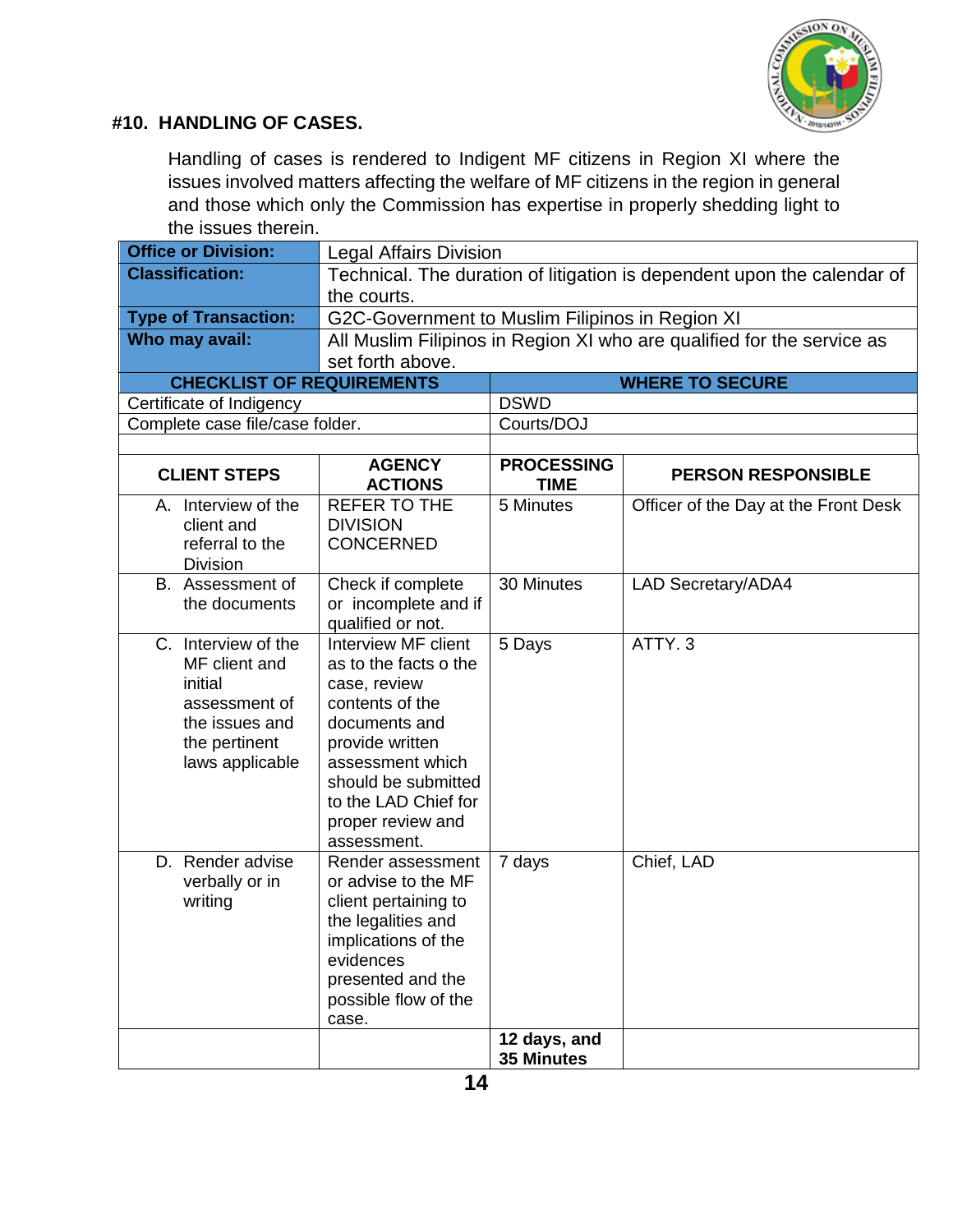

# **REGIONAL OFFICE**

# **INTERNAL SERVICES**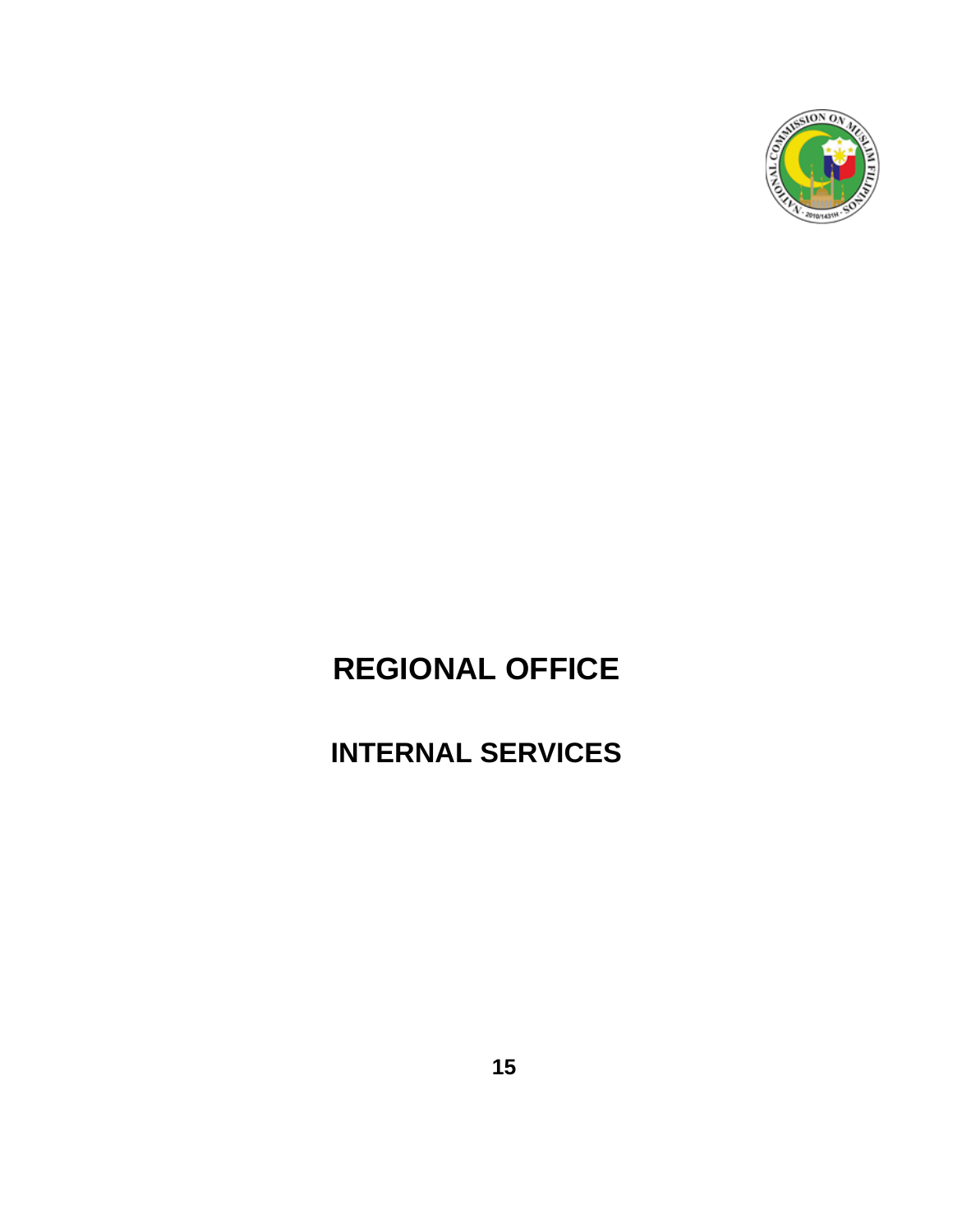

#### **#1Certificate of Employment and Compensation**

Certificate of Employment and Compensation is issued to the NCMF XI employee for them use it to theirtransactions to the other agency.

| <b>Office or Division:</b>                                      | ADMINISTRATIVE AND FINANCE DIVISION                                                   |                                  |                           |
|-----------------------------------------------------------------|---------------------------------------------------------------------------------------|----------------------------------|---------------------------|
| <b>Classification:</b>                                          | <b>SIMPLE</b>                                                                         |                                  |                           |
| <b>Type of Transaction:</b>                                     | G2G - GOVERNMENT TO GOVERNMENT EMPLOYEE                                               |                                  |                           |
| Who may avail:                                                  | <b>NCMF ROXI EMPLOYEES</b>                                                            |                                  |                           |
| <b>CHECKLIST OF REQUIREMENTS</b>                                |                                                                                       | <b>WHERE TO SECURE</b>           |                           |
| <b>REQUEST LETTER</b>                                           |                                                                                       | PRODUCED BY THE CLIENT           |                           |
|                                                                 |                                                                                       |                                  |                           |
|                                                                 |                                                                                       |                                  |                           |
| <b>CLIENT STEPS</b>                                             | <b>AGENCY</b><br><b>ACTIONS</b>                                                       | <b>PROCESSING</b><br><b>TIME</b> | <b>PERSON RESPONSIBLE</b> |
| A. SUBMIT THE<br><b>REQUEST</b><br><b>LETTER TO</b><br>THE HRMO | PROCESS ALL<br>THE.<br><b>REQUIREMENTS</b><br>OF THE<br><b>EMPLOYEE</b>               | 30 MIN.                          | <b>HRMO</b>               |
| <b>B. RELEASING OF</b><br><b>CERTIFICATE</b>                    | <b>ISSUE THE</b><br><b>CERTIFICATE TO</b><br><b>THE</b><br><b>CLIENT/EMPLOYE</b><br>E | 5 MIN.                           | <b>HRMO</b>               |
|                                                                 |                                                                                       |                                  |                           |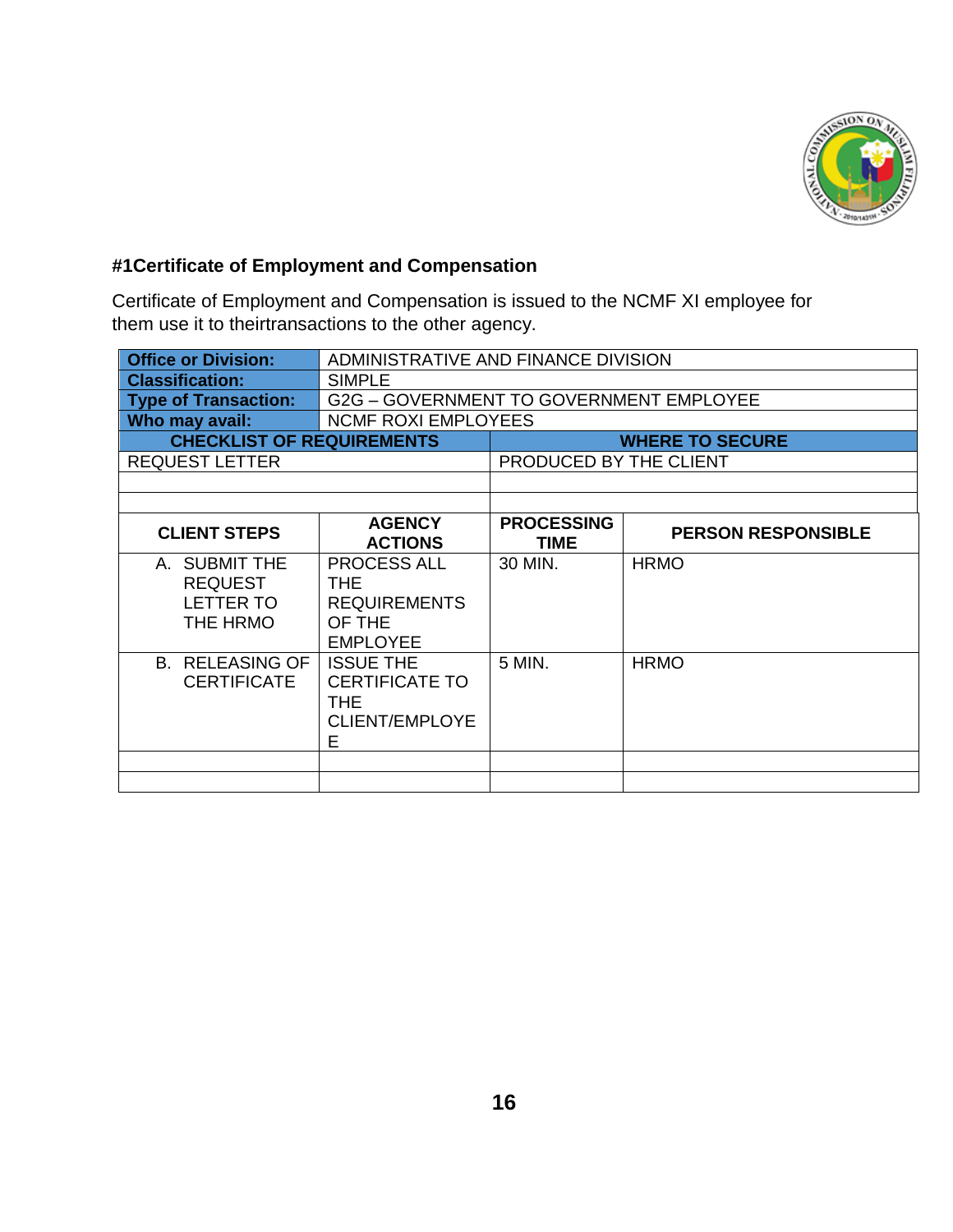

#### **#2Certificate of Leave Credits**

Certificate of Leave Credits is issued to the NCMF XI employee for them use it to their transactions to the other agency.

| <b>Office or Division:</b>                                      | ADMINISTRATIVE AND FINANCE DIVISION                                                   |                           |                           |  |
|-----------------------------------------------------------------|---------------------------------------------------------------------------------------|---------------------------|---------------------------|--|
| <b>Classification:</b>                                          | <b>SIMPLE</b>                                                                         |                           |                           |  |
| <b>Type of Transaction:</b>                                     | G2G - GOVERNMENT TO GOVERNMENT EMPLOYEE                                               |                           |                           |  |
| Who may avail:                                                  | <b>NCMF ROXI EMPLOYEES</b>                                                            |                           |                           |  |
| <b>CHECKLIST OF REQUIREMENTS</b>                                |                                                                                       | <b>WHERE TO SECURE</b>    |                           |  |
| <b>REQUEST LETTER</b>                                           |                                                                                       | PRODUCED BY THE CLIENT    |                           |  |
|                                                                 |                                                                                       |                           |                           |  |
|                                                                 |                                                                                       |                           |                           |  |
| <b>CLIENT STEPS</b>                                             | <b>AGENCY</b><br><b>ACTIONS</b>                                                       | <b>PROCESSING</b><br>TIME | <b>PERSON RESPONSIBLE</b> |  |
| A. SUBMIT THE<br><b>REQUEST</b><br><b>LETTER TO</b><br>THE HRMO | <b>PROCESS ALL</b><br>THE.<br><b>REQUIREMENTS</b><br>OF THE<br><b>EMPLOYEE</b>        | 1 HOUR                    | <b>HRMO</b>               |  |
| <b>B. RELEASING OF</b><br><b>CERTIFICATE</b>                    | <b>ISSUE THE</b><br><b>CERTIFICATE TO</b><br><b>THE</b><br><b>CLIENT/EMPLOYE</b><br>Е | 5 MIN.                    | <b>HRMO</b>               |  |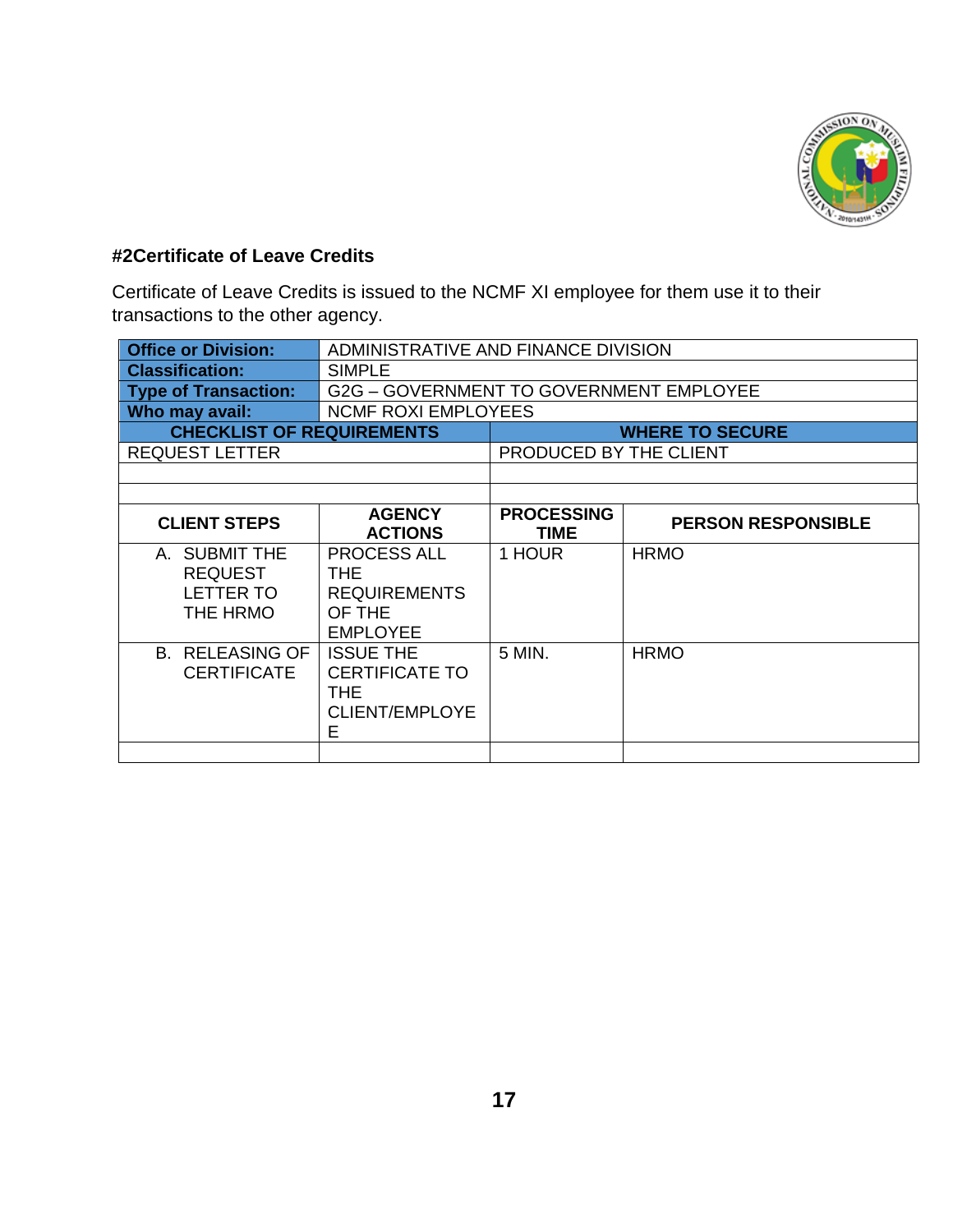

#### **#3Service Records**

Service records is given to the requesting employee for them to know their service records.

| ADMINISTRATIVE AND FINANCE DIVISION                                                   |                                  |                           |  |
|---------------------------------------------------------------------------------------|----------------------------------|---------------------------|--|
| <b>SIMPLE</b>                                                                         |                                  |                           |  |
| G2G - GOVERNMENT TO GOVERNMENT EMPLOYEE                                               |                                  |                           |  |
| <b>NCMF ROXI EMPLOYEES</b>                                                            |                                  |                           |  |
| <b>CHECKLIST OF REQUIREMENTS</b>                                                      |                                  | <b>WHERE TO SECURE</b>    |  |
| <b>REQUEST LETTER</b>                                                                 |                                  | PRODUCED BY THE CLIENT    |  |
|                                                                                       |                                  |                           |  |
|                                                                                       |                                  |                           |  |
| <b>AGENCY</b><br><b>ACTIONS</b>                                                       | <b>PROCESSING</b><br><b>TIME</b> | <b>PERSON RESPONSIBLE</b> |  |
| <b>PROCESS ALL</b><br>THE.<br><b>REQUIREMENTS</b><br>OF THE<br><b>EMPLOYEE</b>        | 30 MINS.                         | <b>HRMO</b>               |  |
| <b>ISSUE THE</b><br><b>CERTIFICATE TO</b><br><b>THE</b><br><b>CLIENT/EMPLOYE</b><br>E | 5 MIN.                           | <b>HRMO</b>               |  |
|                                                                                       |                                  |                           |  |